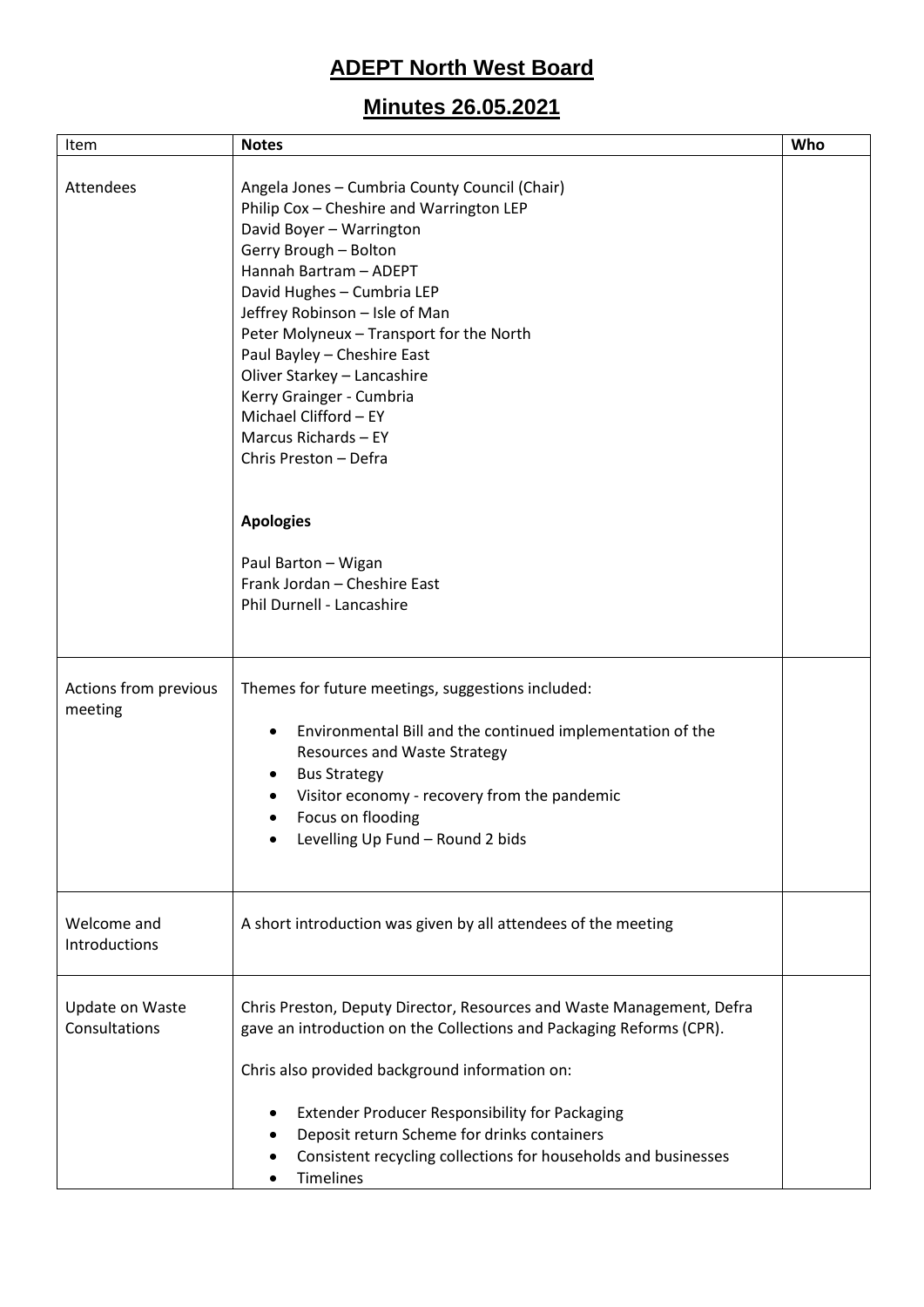# **ADEPT North West Board**

## **Minutes 26.05.2021**

|                                                                       | Defra_Collection<br>and Packaging Refo<br>There will also be a scheme administrator appointment later this year or<br>early 2022.                                                                                                                                                                                                                                                                                                                                                                                                                                                                                                                                                                                                                                                                       |  |
|-----------------------------------------------------------------------|---------------------------------------------------------------------------------------------------------------------------------------------------------------------------------------------------------------------------------------------------------------------------------------------------------------------------------------------------------------------------------------------------------------------------------------------------------------------------------------------------------------------------------------------------------------------------------------------------------------------------------------------------------------------------------------------------------------------------------------------------------------------------------------------------------|--|
| The latest on<br>economic trends /<br>forecasts for the NW<br>Regions | Marcus Richards and Michael Marcus Richards, EY provided an update.<br>Key messages from the session were:<br>The impact of Covid-19 has been more pronounced in the North<br>West than other regions in the UK.<br>The 2020 economy has proved to be more resilient than expected<br>with the manufacturing sector being hit much harder in the North<br>West.<br>Service sectors that were hit hard by the pandemic should show the<br>fastest rebound when restrictions are lifted, with increased demand<br>already seen during April and May 2021, although employment<br>trends don't match this.<br>The medium-term economic outlook for the North west is that<br>growth is expected however these do lag against regional<br>benchmarks<br><b>PDF</b><br>EY ADEPT - North<br>West Analysis.pdf |  |
| LEP's Review -<br>Introducing the Adept<br>Policy challenge           | Hannah introduced the Policy Challenge paper which was published a few<br>weeks prior to today's meeting. The paper is open to commentary and<br>feedback so please feel free to send any thoughts or comments forward.<br>Phillip Cox CEO of Cheshire & Warrington LEP is leading a workstream<br>between LEP's and Local Authorities.<br>ADEPT LEP review ADEPT LEPs review<br>discussion 10 May_rchallenge paper_Ma                                                                                                                                                                                                                                                                                                                                                                                  |  |
| Updates from LA's                                                     | Peter Molyneux, Transport for the North confirmed the consultation on<br>decarbonisation commences on 6 <sup>th</sup> June 2021.                                                                                                                                                                                                                                                                                                                                                                                                                                                                                                                                                                                                                                                                        |  |